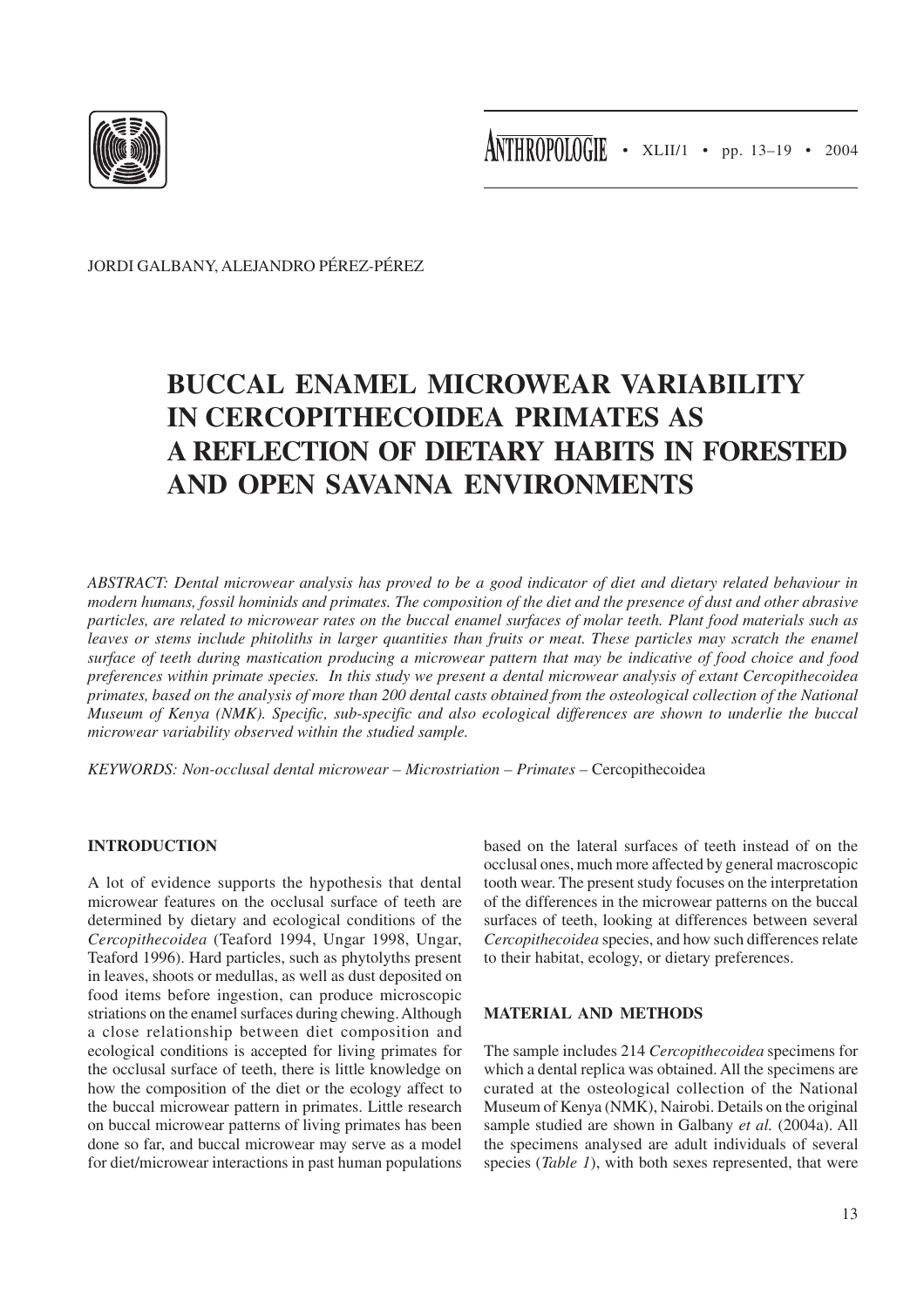| TABLE 1. Total number of analysed moulds (TAM) of <i>Cercopithecoid</i> primates from the NMK osteological collection, and number of specimens   |
|--------------------------------------------------------------------------------------------------------------------------------------------------|
| with well-preserved enamel surfaces (N). All the moulds were made from adult wild-caught specimens. Less than one third of dental casts obtained |
| from the collection offered good information on dental microwear, 30.4% on the average. Last column shows the percentage of good-condition       |
| teeth by group considered.                                                                                                                       |

| Cercopithecoidea species           | <b>TAM</b> | N                           | $\%$  | Group $\%$ |  |
|------------------------------------|------------|-----------------------------|-------|------------|--|
| Papio anubis                       | 64         | 27                          | 42.2. | 42.2       |  |
| Cercopithecus nictitans mitis      | 37         | 6                           | 16.2  |            |  |
| Cercopithecus aethiops             | 41         | 14                          | 34.1  | 31.1       |  |
| Cercopithecus aethiops pygerythrus | 21         | 10                          | 47.6  |            |  |
| Cercopithecus neglectus            | ┑          | 3                           | 42.8  |            |  |
| Colobus abyssinicus                | 34         | 3                           | 8.8   | 11.4       |  |
| Colobus angolensis                 | 10         | $\mathcal{D}_{\mathcal{L}}$ | 20.0  |            |  |
| TOTAL.                             | 214        | 65                          | 30.4  |            |  |

wild-caught in nature for different purposes and are now stored in the NMK osteological collection. None of the specimens studied were ever in captivity or fed by humans, so they inhabited their original distribution areas. Definitive species attribution of each specimen was done by original notes taken from the osteological collection (Galbany *et al.* 2004a) and from Kingdom (2001), correcting possible taxonomic inconsistencies. The studied species were: *Papio anubis*, *Cercopithecus nictitans mitis* (or *Cercopithecus albogularis* or *Cercopithecus mitis*), *Cercopithecus aethiops*, *Cercopithecus aethiops pygerytrhus*, *Cercopithecus neglectus*, *Colobus abyssinicus* (or *Colobus guereza*) and *Colobus angolensis*. These species show a clear ecological diversification and an extensive geographical distribution (Fleagle 1999, Kingdom 2001)

Dental casts of buccal surfaces of teeth were obtained from the original primate teeth in the osteological collection of the National Museum of Kenya (NMK) in Nairobi, using the surface activated *President microSystemTM Regular body* polyvinylsiloxane (*Coltène*®). Only one tooth was casted per specimen, normally the lower-left, second molar  $(LM_2)$ in order to standardize the analysis methods. Resin replicas where obtained from the casts using epoxy resin Epo-Tek #301. Dental molds where mounted on a stub for SEM image digitalization of the enamel surfaces. SEM images where obtained at 100 $\times$  magnification using the Scanning Electron Microscopes Hitachi-2300 and Cambridge Stereoscan-120 at the *Serveis Cientificotècnics* (SCT) of the University of Barcelona. The images where taken following standard SEM procedures and were then processed with *Adobe Photoshop 5.0* for image enhancement (Pérez-Pérez *et al.* 1999). Microstriations where counted semi-automatically with *SigmaScan Pro* 5.0, measuring the total number of striations, their lengths, in micrometers (µm), and their orientation (Pérez-Pérez *et al.* 1999, Galbany *et al.* 2004b)

All the striations were classified into an orientation category, in relation to their anatomical position with regard to the cemento-enamel junction of the tooth. Thus, striations were classified as horizontal (H), vertical (V), mesiodistal (MD) or distomesial (DM). Finally, every

analyzed tooth was characterized by the density of microstriations (N), their average length in micrometers (X) and the standard deviation of their length (S). Considering at the same time all the orientation categories and original variables measures, a total of 15 normally distributed variables, characteristic of each individual, could be derived. The statistical analyses were done with SPSS 11.0. For a more detailed description of these procedures refer to Pérez-Pérez *et al.* (1999).

### **RESULTS**

Only 65 (30.4%) out of the 214 original teeth studied showed fully well-preserved buccal enamel surfaces, with microwear features clearly visible. There was a great amount of teeth in which microwear features could not be observed, despite all the samples belonged to properly curated, modern primate populations. There are several causes that do not allow for a good preservation of enamel surfaces in modern primates. The main one is the presence of patina on the buccal surface of teeth, a mineral cover on the enamel that impedes the observation of the enamel surfaces. Patinas are very common on buccal surfaces, but not so on occlusal ones (*Figure 1*). The presence of patina, a clear handicap that dramatically reduces the sample to be studied, affected all the species studied. The genus mostly affected by this mineral cover was *Colobus*, where only 11.4% of all the specimens showed unaffected, well preserved enamel surfaces (*Table 1*). This could be caused by the mainly leaf-eating habits of this species, which would drive to the presence of this mineral layer in order to protect the enamel surfaces from lateral abrasion. In contrast, *Papio anubis*, shows the highest percentage of well-preserved enamel surfaces (42.2%), with lack of patinas covering it.

There is a clear difference in the density of microstriations among the different genera studied, as shown for variable NT (total number of microstriation). *Colobus* is the genus that shows the lowest density of features on the enamel surfaces, while *Cercopithecus*, in a broad sense, shows the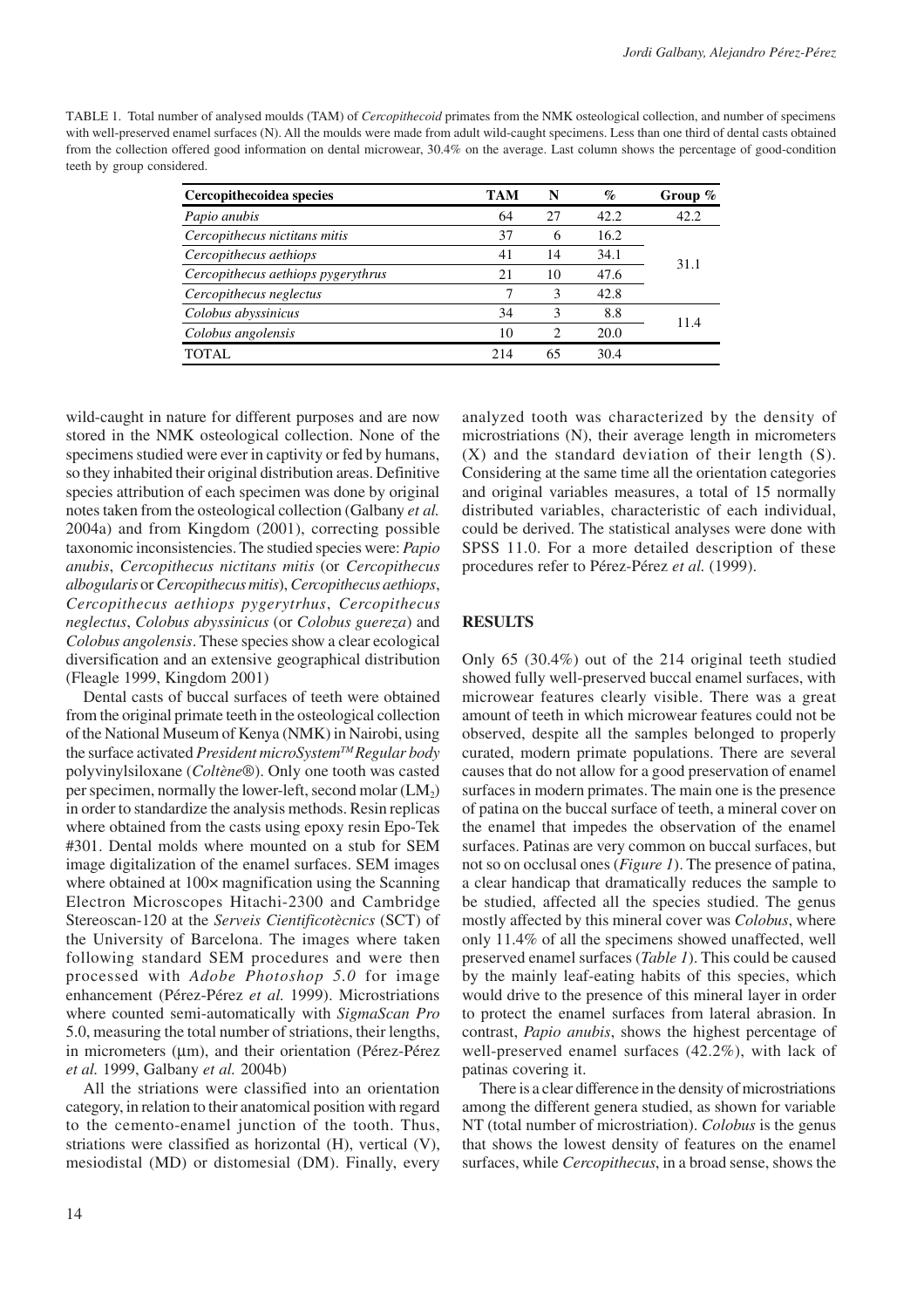*Buccal Enamel Microwear Variability in Cercopithecoidea Primates as a Reflection of Dietary Habits in Forested and Open Savanna Environments*

FIGURE 1. Buccal surface of molar teeth showing patina layers at different magnification levels. The pattern shown on the images is very frequent in leafeating monkeys (i.e. *Colobus*).



TABLE 2. One-factor ANOVA of the 15 microwear variables considered. Separate analyses were made at the species level (7 groups) and the genus level (3 groups). Almost all variables show significant differences at a 5 % significance level. Only NMD, XDM and SDM show no significant differences for both analyses considered.

TABLE 3. Bonferroni *post-hoc* test showing the differences between pairs of groups considered at genus level. (Ce: *Cercopithecus*, Co: *Colobus* and Pa: *Papio*). \* P=0.05 and \*\* P=0.01 significance level.

| Variable   | <b>Species</b> | Genus   |        |         |  |
|------------|----------------|---------|--------|---------|--|
|            | F              | p-level | F      | p-level |  |
| <b>NH</b>  | 2.808          | 0.018   | 6.755  | 0.002   |  |
| XН         | 3.419          | 0.006   | 6.310  | 0.003   |  |
| <b>SH</b>  | 2.609          | 0.026   | 4.813  | 0.011   |  |
| NV         | 2.724          | 0.021   | 4.680  | 0.013   |  |
| XV         | 3.240          | 0.008   | 7.326  | 0.001   |  |
| SV         | 4.877          | 0.000   | 9.445  | 0.000   |  |
| <b>NMD</b> | 0.959          | 0.461   | 2.662  | 0.078   |  |
| <b>XMD</b> | 4.517          | 0.001   | 9.571  | 0.000   |  |
| <b>SMD</b> | 3.688          | 0.004   | 7.190  | 0.002   |  |
| <b>NDM</b> | 4.346          | 0.001   | 13.564 | 0.000   |  |
| <b>XDM</b> | 2.038          | 0.075   | 2.088  | 0.133   |  |
| SDM        | 1.009          | 0.429   | 0.068  | 0.934   |  |
| NΤ         | 6.833          | 0.000   | 17.941 | 0.000   |  |
| XТ         | 5.772          | 0.000   | 15.570 | 0.000   |  |
| <b>ST</b>  | 4.988          | 0.000   | 13.063 | 0.000   |  |

| <b>Variables</b> | Ce vs.Pa | Ce vs.Co | Co vs. Pa |
|------------------|----------|----------|-----------|
| NH               | $**$     |          |           |
| XН               | $\ast$   |          | $\ast$    |
| SН               |          |          | $\ast$    |
| NV               |          | $\ast$   | $**$      |
| XV               |          | $\ast$   | $**$      |
| SV               |          | $**$     | $**$      |
| <b>NMD</b>       |          |          |           |
| <b>XMD</b>       | $**$     |          | $**$      |
| <b>SMD</b>       | $**$     |          | $\ast$    |
| <b>NDM</b>       | $**$     | $**$     |           |
| <b>XDM</b>       |          |          |           |
| <b>SDM</b>       |          |          |           |
| NT               | $**$     | $**$     | $**$      |
| XТ               | $**$     |          | $**$      |
| <b>ST</b>        | $**$     | $\ast$   | $**$      |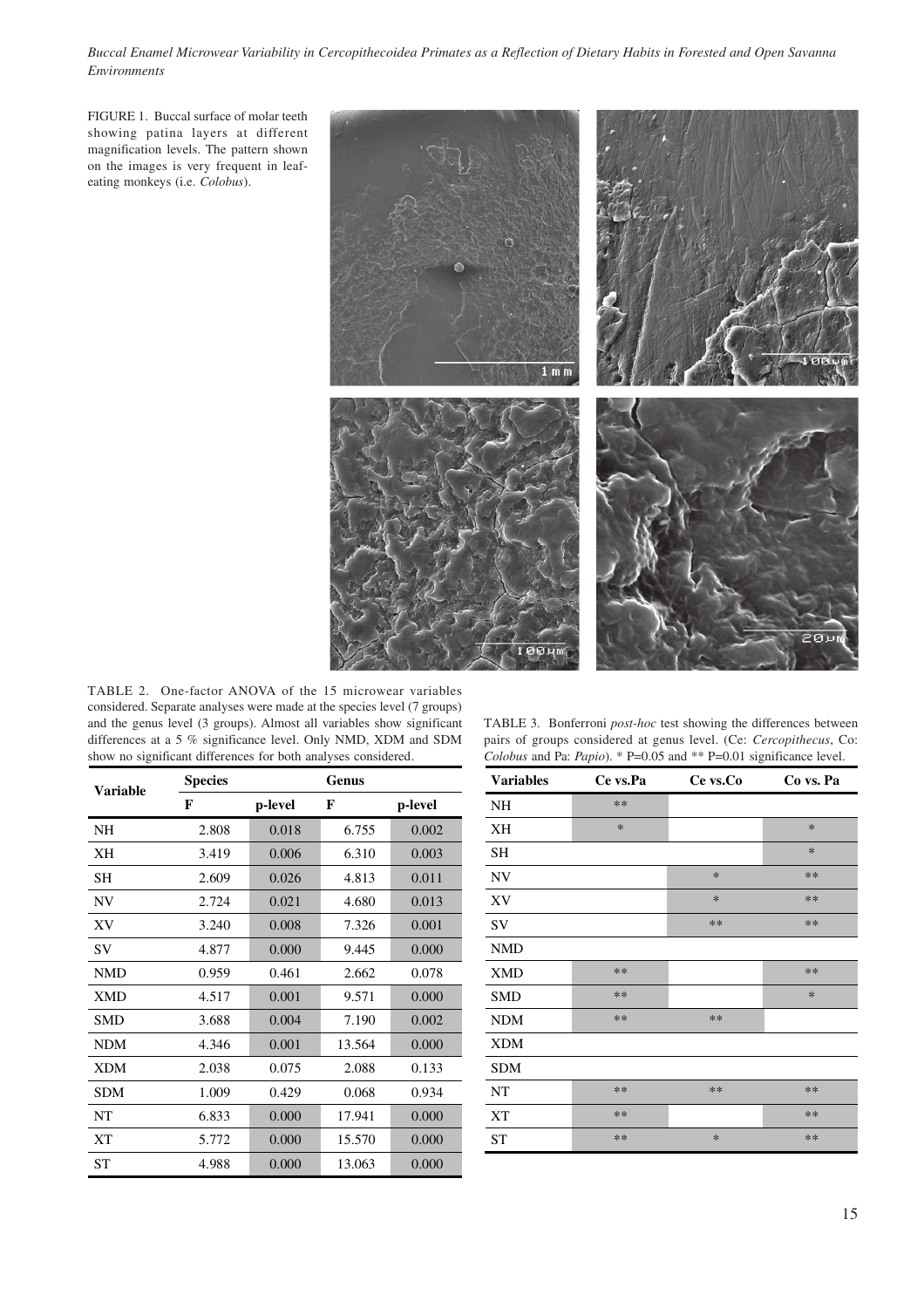FIGURE 2. Box-plot showing total number of microstriations (NT) of the *Cercopithecoidea* species analyzed. Panu (*Papio anubis*), Cmit (Cercopithecus nictitans mitis), Caet (*Cercopithecus aethiops*), Cneg (*Cercopithecus neglectus*), Cpyg (*Cercopithecus aethiops pygerythrus*), Coaby (*Colobus abyssinicus*) and Coang (*Colobus angolensis*).



FIGURE 3. Box-plot showing average length of microstriations (XT) in micrometers (?m) in the *Cercopithecoidea* species analyzed. Panu (*Papio anubis*), Cmit (Cercopithecus nictitans mitis), Caet (*Cercopithecus aethiops*), Cneg (*Cercopithecus neglectus*), Cpyg (*Cercopithecus aethiops pygerythrus*), Coaby (*Colobus abyssinicus*) and Coang (*Colobus angolensis*).

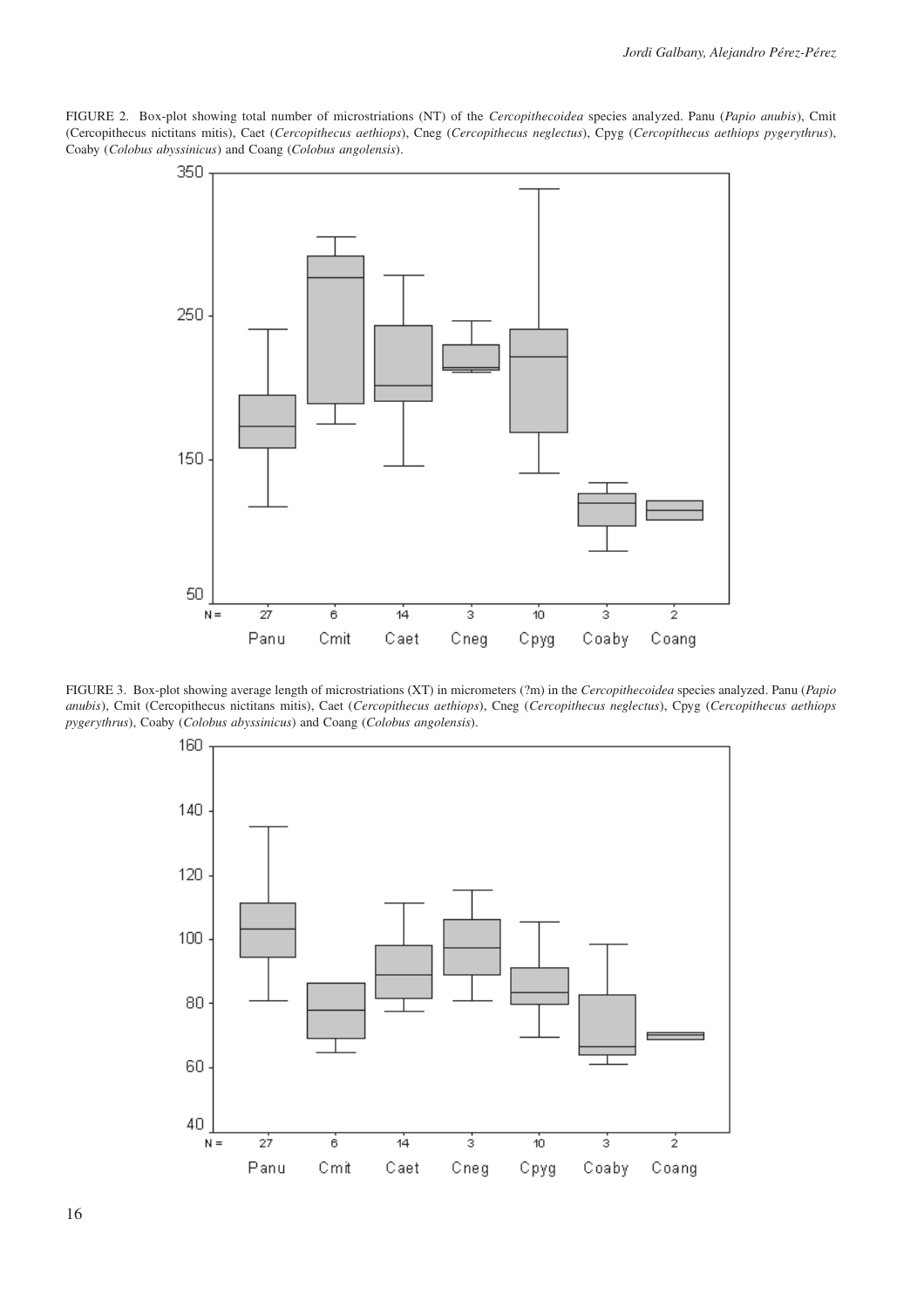*Buccal Enamel Microwear Variability in Cercopithecoidea Primates as a Reflection of Dietary Habits in Forested and Open Savanna Environments*

FIGURE 4. Plot of the first two components of the Discriminant Analysis for the *Cercopithecoidea* species studied. The first two functions derived explained 73.0% of total variance, with function 1 explaining 41.2% and function 2 explaining 31.8%. Panu (*Papio anubis*), Cmit (Cercopithecus nictitans mitis), Caet (*Cercopithecus aethiops*), Cneg (*Cercopithecus neglectus*), Cpyg (*Cercopithecus aethiops pygerythrus*), Coaby (*Colobus abyssinicus*) and Coang (*Colobus angolensis*).



highest NT value. *Papio anubis* is situated between both groups (*Figure 2*). Differences in the lengths of microstriations are also present between the different genera studied. *Papio anubis* shows the longest striations, while *Colobus* shows the shortest ones. One-factor ANOVA analyses show that almost all the analyzed variables significantly differ among the different species studied, as well as when the analyzed species are grouped into genera (*Table 2*). The main significant differences between pairs of genera can be seen with a Bonferroni *post-hoc* test (*Table 3*). In order to analyze the importance of the 15 variables considered, a multivariate Discriminant Analysis was done. The first two derived discriminant factors explain 73.0% of total variability (*Figure 4*). In the first function (explaining 41.2% of total variance) the highest correlations were obtained with variables XT (r=0.60), XDM (r=0.53), ST (r=0.51), SMD (r=0.45), XV (r=0.37) and NH (r=– 0.32), while in the second function (31.8% of total variance) the highest correlations were with NT  $(r=0.72)$ , NDM  $(r=0.45)$ , NV  $(r=0.44)$  and NMD  $(r=0.27)$ . All the analyzed species show significant between-groups differences. *Colobus* specimens are well grouped and tend to separate from the rest of species for the second function (*Figure 4*). *Cercopithecus* and *Papio* show a gradient for the first component of the discriminant analysis, being *Papio anubis* the species placed on positive values, and *Cercopithecus* that on the left-hand side, where the negative values are. The Discriminant Analysis is not only showing differences in the microwear patterns among the seven species considered, but also between genera. If a step-wise discriminant analysis is done, only variables NT and XT are included. NT strongly correlates with the second function (r=0.96), separating *Colobus* from the rest of species, and XT highly correlates with the first function (r=0.80), showing a clear distinction between *Papio* and the other *Cercopithecus spp.* groups. The descriptive boxplots of NT and XT (*Figures 2* and *3*) show clear betweenspecies and between-genera differences. In general, *Colobus* shows lower densities of microstriations, as well as the shortest ones. *Cercopithecus* has the highest number of microstriations, with an intermediate mean length, and *Papio anubis* has the highest values for the length of the microstriations, but has a moderate mean number of striations. In addition, most of the analysed variables show differences between both species and genera (*Tables 2* and *3*). These results are in accordance to similar studies made for the cercopithecines, both for non-occlusal dental surfaces (Ungar, Teaford 1996), and occlusal ones (Teaford 1994, Ungar 1998).

#### **DISCUSSION**

Microwear patterns are clearly related to diet (Teaford 1994, Ungar 1998). Several studies have shown that *Colobus*, that has a mainly folivorous diet (Fleagle 1999, Crissey, Pribyl 1997), has very low wear rates (Teaford, Walker 1984, Teaford 1994, Ungar, Teaford 1996). On the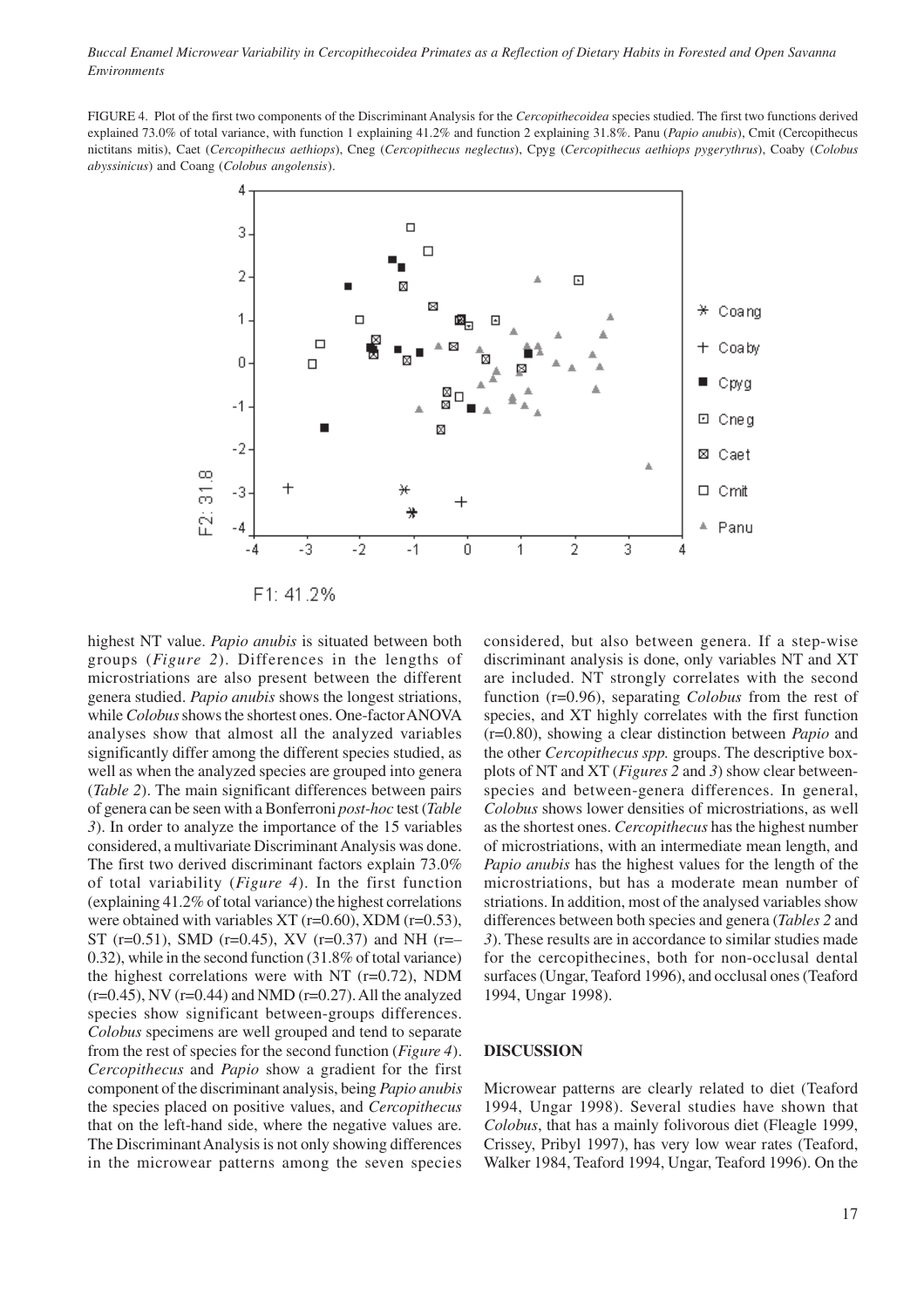other hand, widely frugivorous diets are related to high wear rates and a high number of wear incidences (Teaford 1994, Ungar, Teaford 1996). This could be the situation of *Cercopithecus spp*. because fruit is the most important resource in guenons' diet (Beeson *et al.* 1996, Fleagle 1999). In *Cercopithecus mitis* fruit represents 75.5% of total ingestion (Rudran 1978), although generally guenons also eat other items, including foliar material, flowers or animals (Rudran 1978, Beeson, Lea 1994, Beeson *et al.* 1996). *Papio spp.* shows high microwear incidences in buccal surfaces (Ungar, Teaford 1996), and Daegling and Grine (1999) indicate that *Papio ursinus* shows one of the highest values of microwear on occlusal facets, in relation to the mean pit size and percentage, although no *Cercopithecus spp.* species were compared by them.

In the present study, similar values on the buccal microwear patterns between *Papio* and *Cercopithecus* have been found, clearly differing from *Colobus spp*. This may be explained in part by differences in diet composition between the two groups, as well as by differences in the incidences of terrestrial feeding events. As Ungar and Teaford (1996) suggested, the more terrestrial and/or frugivorous cercopithecines show high incidences of microwear on the buccal surfaces, whereas the more arboreal and folivorous colobines show fewer incidences. Moreover, the discriminant analyses made show a clear difference between *Colobus* and the rest of *Cercopithecoidea* for the second function, which strongly correlates with the total number of microwear features, whereas *Cercopithecus* and *Papio* can be discriminated by the first function, highly related to the mean length of the microstriations.

## **CONCLUSIONS**

It is clear that there are some limiting factors to the study of dental microwear of buccal surfaces of non-human primates due to the presence of patina layers, very frequent in some genus as *Colobus*. The *Cercopithecoidea* analyzed in the present study show clear microwear differences on the buccal surface, coinciding with other studies (Teaford 1994, Ungar 1998, Ungar, Teaford 1996). Leaf-eating monkeys, such as *Colobus spp.*, show a low rate of microwear, as well as a very low number, and short microstriations. Guenons, *Cercopithecus spp.* show the highest wear rates, with a high number of microstriations, and longer on average than in *Colobus*. Finally, *Papio anubis* is placed between both groups, but has longer microstriations than *Cercopithecus*. All these results point to the existence of a clear relationship between dental microwear on buccal surfaces, diet composition, and ecological conditions in *Cercopithecoidea*. Leaf-eating monkeys (i.e. *Colobus*), feeding far from the ground, show low rates of dental microwear, despite leaves frequently include large amounts of phytoliths, probably due to a low dust accumulation on the top of trees, but a high presence of patina layers on buccal surfaces, that could be important to prevent

excessive enamel abrasion. Guenons, mainly frugivorous, are unexpectedly associated with high wear rates, similar to *Papio anubis*, probably because of their terrestrial foraging, where more dust accumulation can cause longer striations.

#### **AKNOWLEGMENTS**

This work was funded by a Special Action ACES-98-7/1 of the Generalitat de Catalunya and ACP1999-0026 of the MCYT, and by the Spanish MCYT project BMC2000- 0538. All microscopic images were made at the Serveis Cientifico-tècnics (SCT) of the Universitat de Barcelona.

## **REFERENCES**

- BEESON M., LEA S. E. G., 1994: Mature leaf chemistry of two Afro-Montane forests in relation to feeding by forest guenons (*Cercopithecus spp*.). *African J. of Ecology* 32: 317–326.
- BEESON M., TAME S., KEEMING E., LEA S. E. G., 1996: Food habits of guenons (Cercopithecus spp.) in Afro-Montane forest. *African J. of Ecology* 34: 202–210.
- CRISSEY S. D., PRIBYL L. S., 1997: Utilizing wild foraging ecology information to provide captive primates with an appropiate diet. *Proceedings of the Nutrition Society* 56: 1083–1094.
- DAEGLING D. J., GRINE F. E., 1999: Terrestrial foraging and dental microwear in *Papio ursinus*. *Primates* 40, 4: 559–572.
- FLEAGLE J. G., 1999: *Primate Adaptation and Evolution*. Academic Press, London. 596 pp.
- GALBANY J., MARTÍNEZ L. M., HIRALDO O., ESPURZ V., ESTEBARANZ F., SOUSA M., MARTÍNEZ LÓPEZ-AMOR H.,

MEDINA A. M., FARRÉS M., BONNIN A., BERNIS C., TURBÓN

- D., PÉREZ-PÉREZ A., 2004a: *Teeth: Catálogo de los moldes de dientes de homínidos de la Universitat de Barcelona*. Universitat de Barcelona, Barcelona. 193 pp.
- GALBANY J., MARTÍNEZ L. M., PÉREZ-PÉREZ A., 2004b: Tooth replication techniques, SEM imaging and microwear analysis in primates: methodological obstacles. *Antropologie* XLII, 1. (this volume).
- KINGDOM J., 2001: *The Kingdom Field Guide to African Mammals*. Natural World: Academic Press. London. 475 pp.
- PÉREZ-PÉREZ A., BERMÚDEZ DE CASTRO J. M., ARSUAGA
- J. L., 1999: Non-occlusal dental microwear analysis of 300,000 yearold *Homo heilderbergensis* teeth from Sima de los Huesos (Sierra de Atapuerca, Spain): implications of intrapopulation variability for dietary analysis of hominid fossil remains. *Amer. J. of Phys. Anthrop.* 108, 4: 433–457.
- RUDRAN R., 1978: Socioecology of the Blue Monkeys (*Cercopithecus mitis stulmanni*) of the Kibale Forest, Uganda. *Smithsonian Contributions to Zoology* 249. Smithsonian Institution Press.
- TEAFORD M. F., 1994: Dental microwear and dental function. *Evol. Anthrop.* 3, 1: 17–30.
- TEAFORD M. F., WALKER A., 1984: Quantitative differences in dental microwear between primate species with different diets and a comment on the presumed diet of *Sivapithecus*. *Amer. J. of Phys. Anthrop.* 64: 191–200.
- UNGAR P. S., 1998: Dental allometry, morphology, and wear as evidence for diet in fossil primates. *Evol. Anthrop.* 6, 6: 205–217.